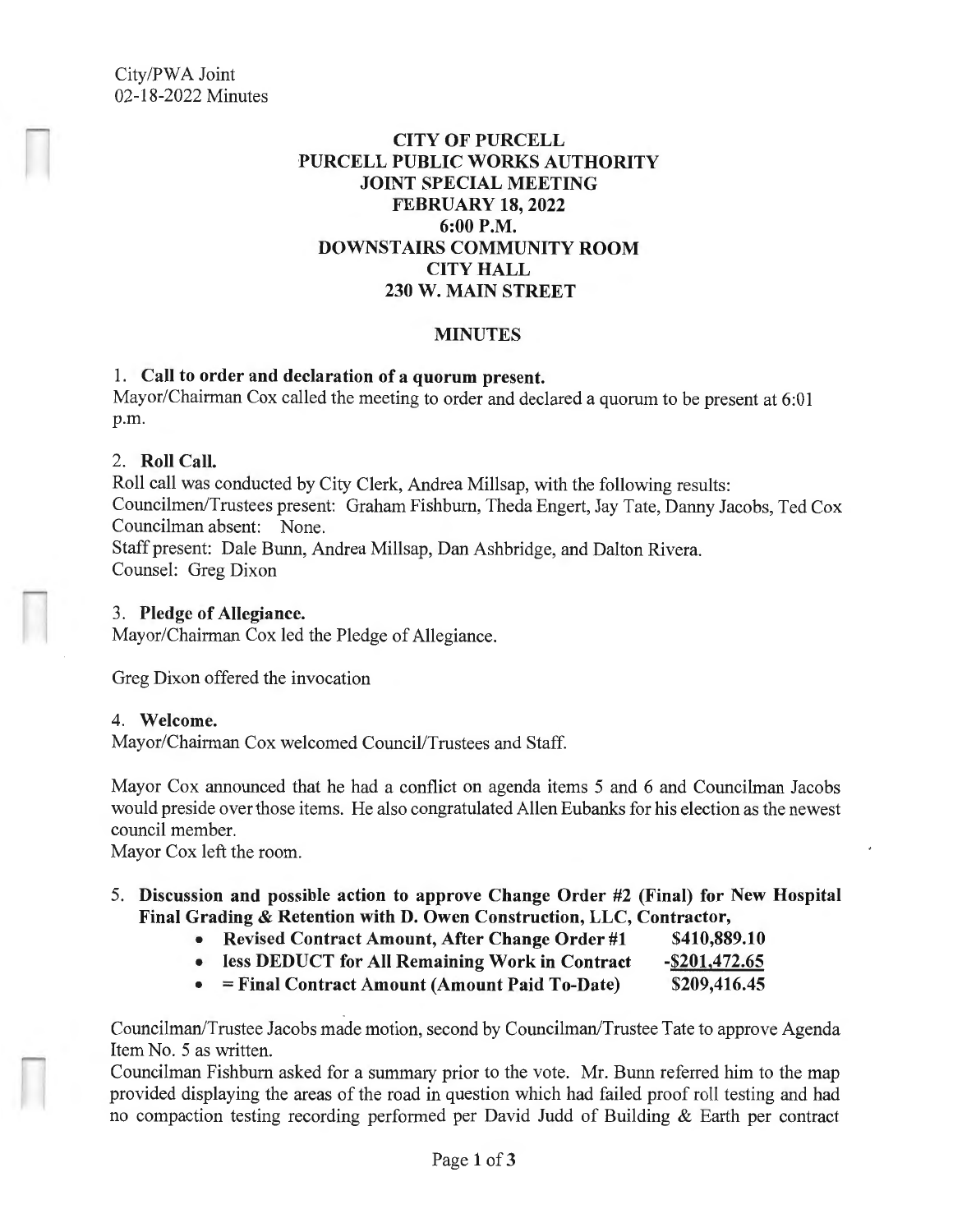City/PWA Joint 02-18-2022 Minutes

requirement. Contractor D Owens Construction LLC had falsely told Mr. Bunn and City project manager Glenn Sullivan II that testing had been done. Yes: Jacobs, Tate, Fishburn, Engert No: None Absent: Cox

## 6. **Discussion and possible action concerning Termination of Contract with D. Owen Construction, LLC, Contractor for New Hospital Final Grading and Retention Project.**

Councilman/Trustee Jacobs made a motion second by Councilman/Trustee Engert to terminate contract with D. Owen Construction, LLC, contractor for New Hospital Final Grading and Retention Project.

Yes: Jacobs, Engert, Fishburn, Tate No: None Absent: Cox

Mayor Cox returned to the room.

7. **Discussion and possible action to declare an emergency exists pursuant to 61 O.S.** § **130 to complete the access road to the New Purcell Municipal Hospital needed to serve the medical emergencies of Purcell. The Purcell City Council and Purcell Public Works Authority authorize the Purcell City Manager/Public Works General Manager to act on that declaration of an emergency whereby the provisions of the Public Competitive**  Bidding Act of 1974 with reference to notice and bids shall not apply, obtaining quotes from contractors that can begin work immediately.

Councilman/Trustee Jacobs made a motion second by Councilman/Trustee Tate to approve agenda item No. 7 as written.

Yes: Jacobs, Tate, Fishburn, Engert, Cox No: None Absent: None

8. **Discussion and possible action to request Glenn Sullivan** & **Associates (GSA) to take quotes for the Final Grading at the New Purcell Hospital, not including retention pond and the remaining tree clearing, and GSA will obtain quotes from contractors who can begin work immediately.** 

Councilman/Trustee Jacobs made a motion second by Councilman/Trustee Tate to approve Agenda Item No. 8 as written.

Yes: Jacobs, Tate, Fishburn, Engert, Cox No: None Absent: None

 $\begin{picture}(20,20) \put(0,0){\line(1,0){10}} \put(15,0){\line(1,0){10}} \put(15,0){\line(1,0){10}} \put(15,0){\line(1,0){10}} \put(15,0){\line(1,0){10}} \put(15,0){\line(1,0){10}} \put(15,0){\line(1,0){10}} \put(15,0){\line(1,0){10}} \put(15,0){\line(1,0){10}} \put(15,0){\line(1,0){10}} \put(15,0){\line(1,0){10}} \put(15,0){\line(1$ 

#### 9. **Adjourn.**

Mayor/Chairman Cox declared the meeting to be adjourned at 6:08 p.m.